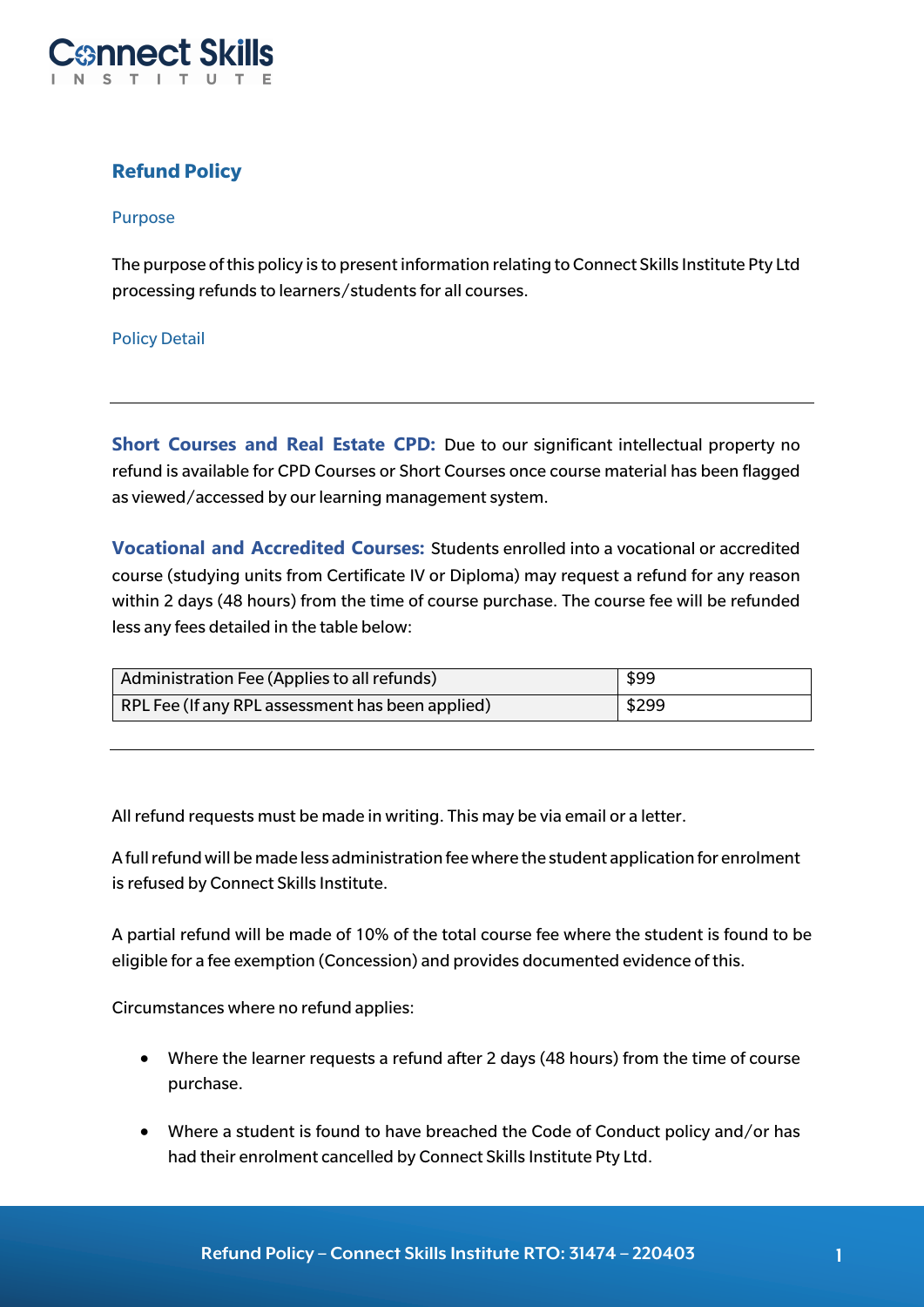

- Where a student wishes to reduce their study from a full qualification to a short course (for example: Certificate IV in Property Services to Assistant Agent course).
- Where a student wishes to transfer to another course or training provider.

## Questions of Hardship (Hospitalisation or Illness)

The following examples are not appropriate circumstances to be granted a refund:

- Not enough time to complete/too busy
- I no longer want to work or change in work hours
- My employer wants me to study elsewhere
- Moving interstate
- Redundancy

Where there is extended hospitalisation or illness within 1 month from course payment (twoweek period minimum & supported by a medical certificate) resulting in extended absence from training, a student refund (less admin fee) may be applicable at the discretion of the CEO.

## Additional Details

Connect Skills Institute Pty Ltd staff who are approached with initial notice of refund are to ensure the learner understands their rights with regards to the refunding of tuition fees.

Learners must pay any 'other fees' that are due before a refund will be issued. Please see the Student Fees Policy for more details.

The refund application processing time may take up to 10 working days of receiving the refund request with the supporting documents and Connect Skills Institute administration staff will process refunds within 7 working days from the day of a refund decision being made.

A learner who wishes to cancel their enrolment does not need to give notice in writing.

In the event a student enrols into the incorrect course we allow learners to transfer to another course if they notify Connect Skills Institute within 7 days of course purchase. If the new course costs more, the student must pay the difference. If the new course costs less, the student does not receive a refund for the difference in course cost. RPL fee applies to course transfers, if applicable.